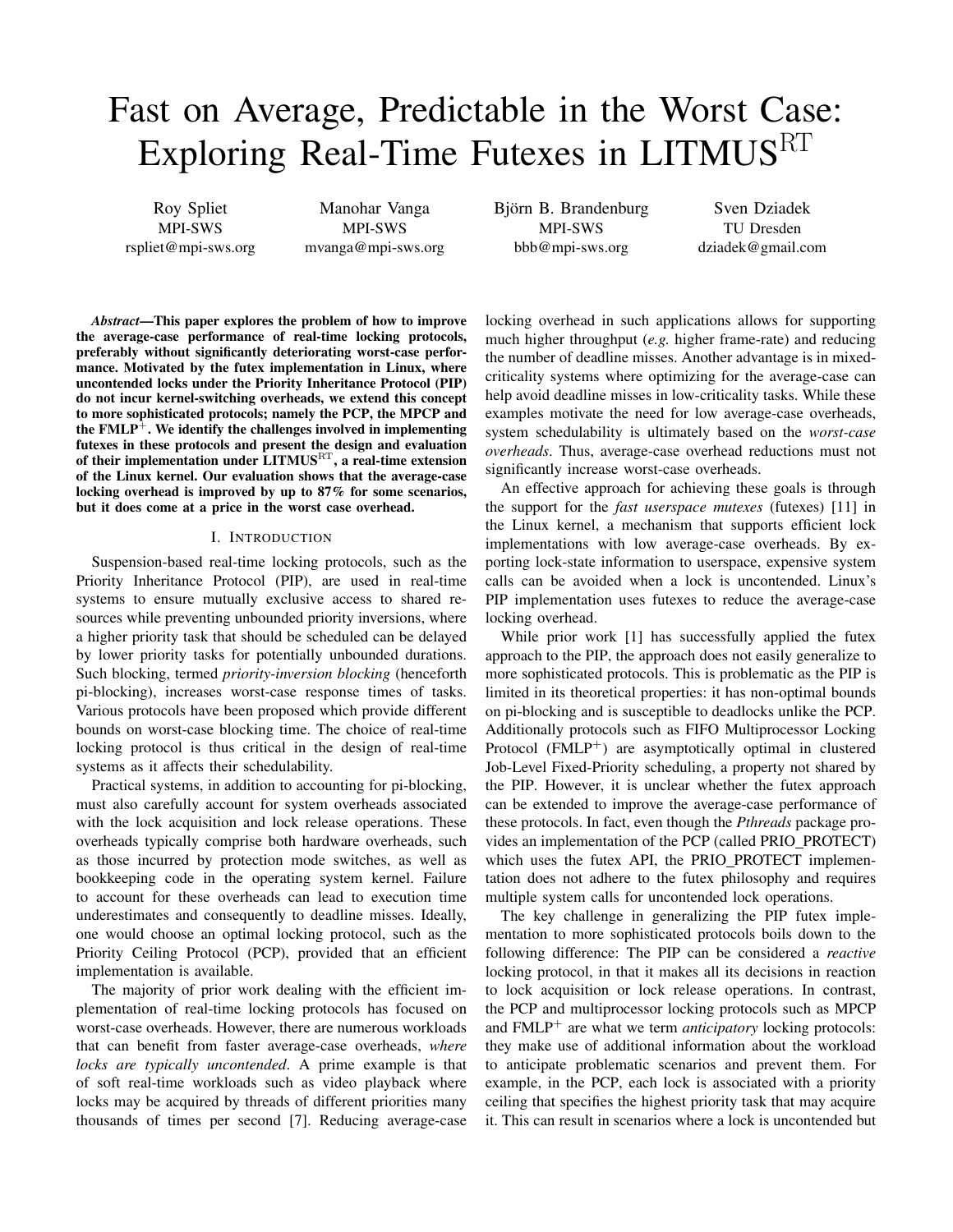the semantics of the protocol forbid a task from acquiring it. Similarly, MPCP and  $FMLP^+$  keep track of additional information to ensure bounded *remote blocking* via the technique of *priority boosting*, where jobs in critical sections are boosted in priority to ensure progress.

This motivates the key question of this paper: can the futex approach be extended to support anticipatory real-time locking protocols without violating their semantics? Further, can this be done without significantly increasing the worstcase overheads? In this paper, we show that this is indeed possible and we describe the key properties that help us achieve this for three protocols: the PCP, MPCP and FMLP+. We implemented futex-based versions of these protocols in LITMUSRT called the PCP-DU, MPCP-DU and FMLP+-DU. Here, "DU" stands for *deferred update*, as our implementations implement futexes by deferring the update of the state of a lock until the next time the scheduler is called.

#### *A. Contributions*

In this paper, we make the following contributions:

- We identify key properties of the PCP, MPCP and  $FMLP<sup>+</sup>$  (Secs. [IV](#page-3-0) and [V\)](#page-4-0) that allow us to extend the futex approach to anticipatory real-time locking protocols.
- We describe futex-based implementations of these pro-tocols (Secs. [IV](#page-3-0) and [V\)](#page-4-0) in  $LITMUS<sup>RT</sup>$ : the PCP-DU, MPCP-DU and  $FMLP^+$ -DU respectively.
- We evaluated these protocols (Sec. [VI\)](#page-5-0) and observe upto 93% reduction in overheads in certain uncontended scenarios, and only at most 22% increase in contended overheads.

We begin by providing the necessary background information before presenting the design, implementation details and evaluation of the improved implementations.

#### II. BACKGROUND AND DEFINITIONS

<span id="page-1-0"></span>We consider real-time scheduling under a system comprising a set of *n* tasks  $\{T_1, \ldots, T_n\}$  running on a set of *m* processors  $\{P_1, \ldots, P_m\}$ , where each task  $T_i$  *releases* a series of jobs, where the  $j<sup>th</sup>$  job is denoted  $J_{i,j}$ . We assume the *sporadic task model* where each task is defined by the *worst* $case$  *execution time* (WCET)  $e_i$ , a minimum inter-arrival time or period  $p_i$  and a relative deadline  $d_i$ . There are a set of shared resources  $\in$   $R = \{r_1, \ldots, r_n\}$  in the system, each associated with a lock.

We assume Partitioned Fixed-Priority (P-FP) scheduling [\[9\]](#page-9-3), where the set of tasks are partitioned among the  $m$  processors in the system and each processor is scheduled under a fixedpriority scheduler. For a given task  $T_i$ , the index i refers to its *base priority*  $(T_1)$  having the highest priority and  $T_n$ having the lowest priority). Tasks are scheduled based on their *effective priority*, which may exceed the base priority under certain resource sharing policies. For instance, the PIP may temporarily raise the effective priority of a task.

It should be noted that although we use P-FP scheduling throughout this paper, the techniques presented are not limited to P-FP and generalize to other scheduling algorithms.

#### *A. Futexes*

Futexes, short for *fast userspace mutexes*, are a mechanism found in the Linux kernel to support the implementation of suspension-based locks in userspace [\[11\]](#page-9-1). A basic futexenabled lock consists of *(i)* a shared integer that contains the current state of the lock, and *(ii)* a kernel-side wait-queue exposed through the futex API. The integer represents the number of tasks contending for this lock: 0 means free, 1 means acquired, and any larger value indicates there are jobs blocking on this mutex. Lock and unlock operations are implemented using atomic fetch-and-increment/fetch-and-decrement respectively, where the old value indicates whether the lock operation succeeded or some further action is required. Further action involves an expensive system call to the kernel in order to manipulate the wait-queue.

# *B. Locking in LITMUS*RT

LITMUSRT is a real-time extension of the Linux kernel [\[8\]](#page-9-4), providing a testbed for novel scheduling and locking algorithms. It supports the sporadic task model and modular scheduler plugins. Besides several multiprocessor scheduling policies, LITMUSRT also implements a variety of locking protocols, including the PCP, MPCP, FMLP [\[6\]](#page-9-5) and the  $FMLP<sup>+</sup>$ . These implementations have been designed primarily with low worst-case locking overheads in mind.

Real-time tasks use the mutex-based locking API of  $LITMUS<sup>RT</sup>$  to ensure mutually exclusive access to shared resources. Tasks use special system calls provided by LITMUSRT to create locks associated with a particular protocol, and to lock and unlock them. These routines track the state of a lock and take care of task blocking when the protocol forbids lock acquisition for a particular task. We implemented our protocols in LITMUSRT to benefit from the generic scheduling framework and extensible API it offers.

#### *C. Real-Time Locking Protocols*

The simplest suspension-based real-time locking protocol is the Priority Inheritance Protocol (PIP) proposed by Sha *et al*. [\[14\]](#page-9-6). Under the PIP, when a high-priority task blocks on a lock currently held by a lower-priority task, the latter inherits the priority of the high-priority task, thus preventing unbounded priority inversions. PRIO INHERIT is the Linux implementation of the PIP, which uses the futex API and consequently does not incur system call overheads for uncontended lock operations.

Although PRIO\_INHERIT provides low average-case overheads, the PIP has several properties that make it sub-optimal for use in certain applications. First, locking under the PIP is susceptible to transitive pi-blocking, which occurs when a *chain* of blocked jobs forms where each job blocks on a resource currently held by the next job in the (ascending priority-ordered) chain. The chain is resolved in reverse priority order, so that the highest priority task in this chain is blocked for the duration of all critical sections in this chain. Second, inconsistently ordered nested locks are susceptible to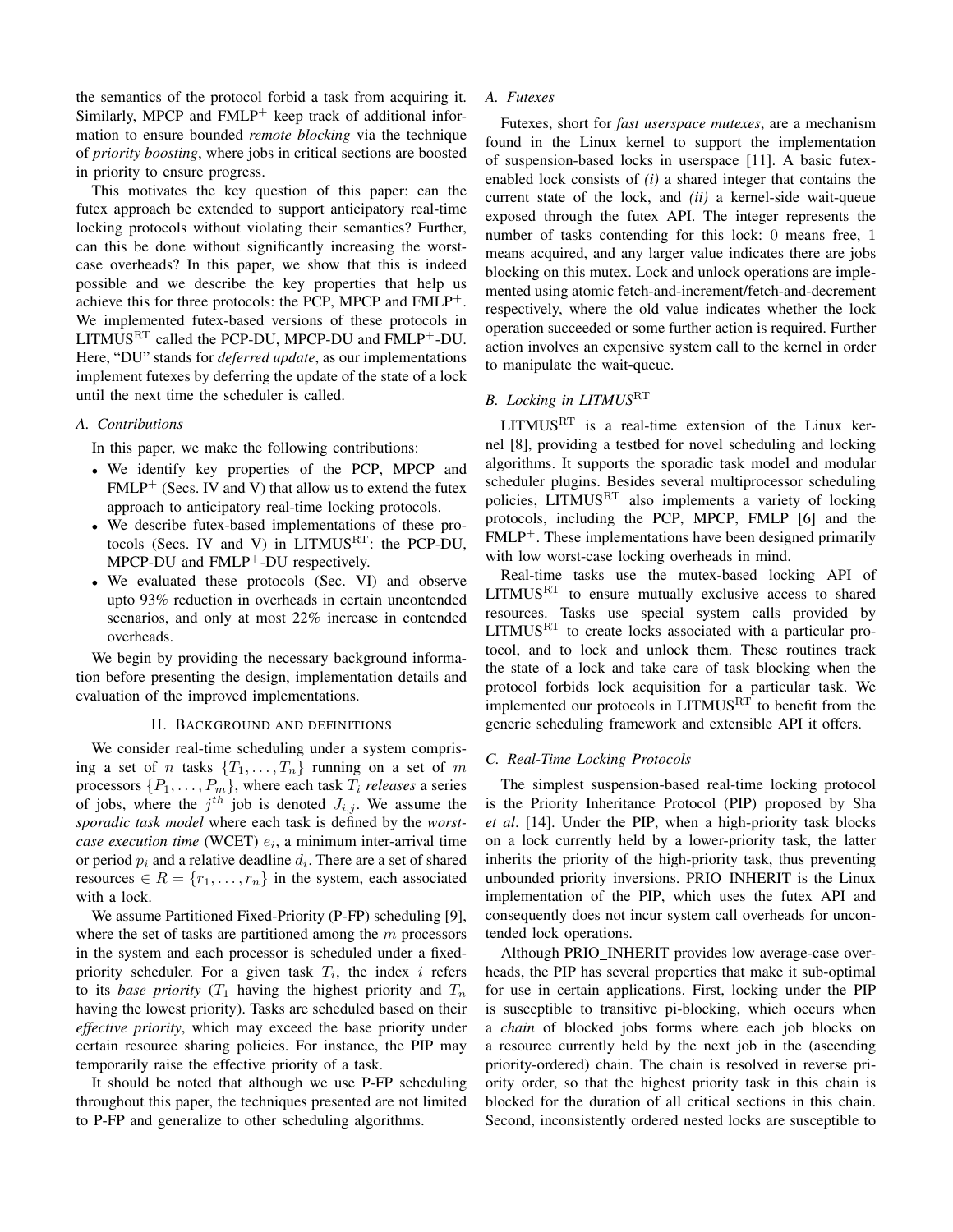deadlocks under the PIP. These problems discourage using PIP from an analytical point of view.

## <span id="page-2-0"></span>*D. Priority Ceiling Protocol (PCP)*

The *Priority Ceiling Protocol* [\[14\]](#page-9-6) addresses the shortcomings of the PIP. It is optimal on uniprocessors and jobs experience pi-blocking of at most one outermost critical section. Furthermore, through precautionary blocking of jobs in anticipation of cyclic dependencies, deadlocks are avoided entirely.

In the PCP, every resource  $r_i$  is assigned a *priority ceiling*,  $ceil(r<sub>i</sub>)$ , which is the highest priority of all tasks that may lock that resource. During run-time, the scheduler keeps track of a *system ceiling* (denoted  $sysceil(t)$ ), which is the currently held lock with the highest priority ceiling. A job is only allowed to acquire a lock if *(i)* either its priority exceeds the priority of the system ceiling, or *(ii)* if the system ceiling is currently owned by the requesting job. If none of these conditions are satisfied, the requesting job is blocked and, if the blocked job has a higher effective priority than that of the blocking job, its priority is inherited by the current owner of the system ceiling. When a lock is released, the system ceiling is lowered to the highest priority waiter, who then becomes the new owner of the system ceiling.

LITMUSRT implements the *Classic* or *Original* PCP (OPCP), where the priority of a job is raised only when a higher priority job becomes blocked on a lock currently held by the lower priority job. In particular, the priority of the lower priority job is raised only to that of the highest priority job currently blocked by it.

The *pthreads* implementation of the PCP on the other hand (also known as PRIO\_PROTECT) is an implementation of the *Immediate Priority Ceiling Protocol* (IPCP), which is subtly different from the OPCP. The difference to the OPCP is that when a job acquires a lock, its priority is immediately raised to the priority ceiling of that lock using priority inheritance. While this provides less accurate control over the effective priority, it has the advantage of reducing the number of preemptions in the system and thus the runtime overhead.

Although PRIO PROTECT is implemented in Linux using the futex API, it does not enjoy the benefits of the futex approach. Anticipatory properties are not captured in the futex API, which for the PCP implies a system call is still required to raise or lower the jobs' priority, even in the uncontended case. PRIO PROTECT thus does not enjoy the benefits of the futex approach for uncontended lock operations.

## *E. Multiprocessor Priority Ceiling Protocol (MPCP)*

The introduction of parallelism in multiprocessor systems adds a new dimension of complexity to real-time locking protocols, as they now need to account for *remote blocking*, where a job is blocked by other jobs on different processors. Unfortunately the progress guarantees of the PIP, which is also a key component of the PCP, breaks across partition boundaries and does not ensure the progress of resourceholding jobs.

Rajkumar *et al*. proposed the *Multiprocessor Priority Ceiling Protocol* (MPCP) [\[13\]](#page-9-7), the first shared-memory multiprocessor real-time locking protocol, which solves the problems associated with parallelism through *priority boosting*. Priority boosting is a technique where the priority of jobs in critical sections is temporarily raised to a level higher than any used base priority. These jobs are thus guaranteed to progress as they cannot be interrupted by newly released jobs (which have not entered a critical section yet), but boosted jobs can still be preempted by other jobs in the boosted state. Under the MPCP, for every partition in the system, each lock is assigned a priority ceiling, which is the highest priority of all tasks on every other partition accessing this lock. When entering a critical section, the priority of a job running in a given partition is boosted to a value relative to the ceiling for this partition.

Deadlocks are avoided in the MPCP by prohibiting the nesting of locks and waiting jobs are ordered in order of their base priority; when a critical section completes, jobs blocked on that lock are resumed in order of priority.

 $LITMUS<sup>RT</sup>$  implements the MPCP using the same APIs as the PCP. Upon opening a lock, its priority ceilings for all other partitions in the system are set up. When the job tries to acquire the lock, its priority is boosted and an attempt is made to obtain the lock. On failure, the job is added to the priority wait-queue associated with the lock and is suspended. When the lock is unlocked, the job is restored to its base priority and the next job on the wait-queue is resumed.

# *F. FIFO Multiprocessor Locking Protocol (FMLP*+*)*

The *FIFO Multiprocessor Locking Protocol* (FMLP<sup>+</sup>) [\[5\]](#page-9-8) is a suspension-based locking protocol for partitioned scheduling with an asymptotically optimal bound on maximum suspension-aware pi-blocking  $(O(n))$ . While the FMLP<sup>+</sup> uses priority boosting similar to the MPCP to ensure progress of jobs in critical sections, the crucial difference is that it uses FIFO ordering for jobs in critical sections as well as in the wait-queue. Similar to the MPCP, nesting of critical sections is forbidden, thus avoiding deadlocks.

The  $FMLP^+$  implementation in LITMUS<sup>RT</sup> differs slightly from the MPCP: no ceilings need to be determined when opening a lock, the per-lock priority wait-queue is replaced with a FIFO ordered wait-queue, and the priority boosting mechanism orders boosted jobs based on the time at which they made the lock requests instead of the ceiling of the locks.

Having described the necessary background, we now present the key insights of three protocols, namely the PCP, MPCP, and  $FMLP^+$ , that allow us to implement futex-based versions, along with their implementation under  $LITMUS<sup>RT</sup>$ .

## III. DESIGN AND IMPLEMENTATION

In the following two sections, we identify the challenges in designing futex-based versions of three real-time locking protocols: the PCP, MPCP, and  $FMLP^+$ . We chose these protocols because these are the base implementations in  $LITMUS<sup>RT</sup>$ , and are known to be state of the art for uniprocessors and multiprocessors respectively.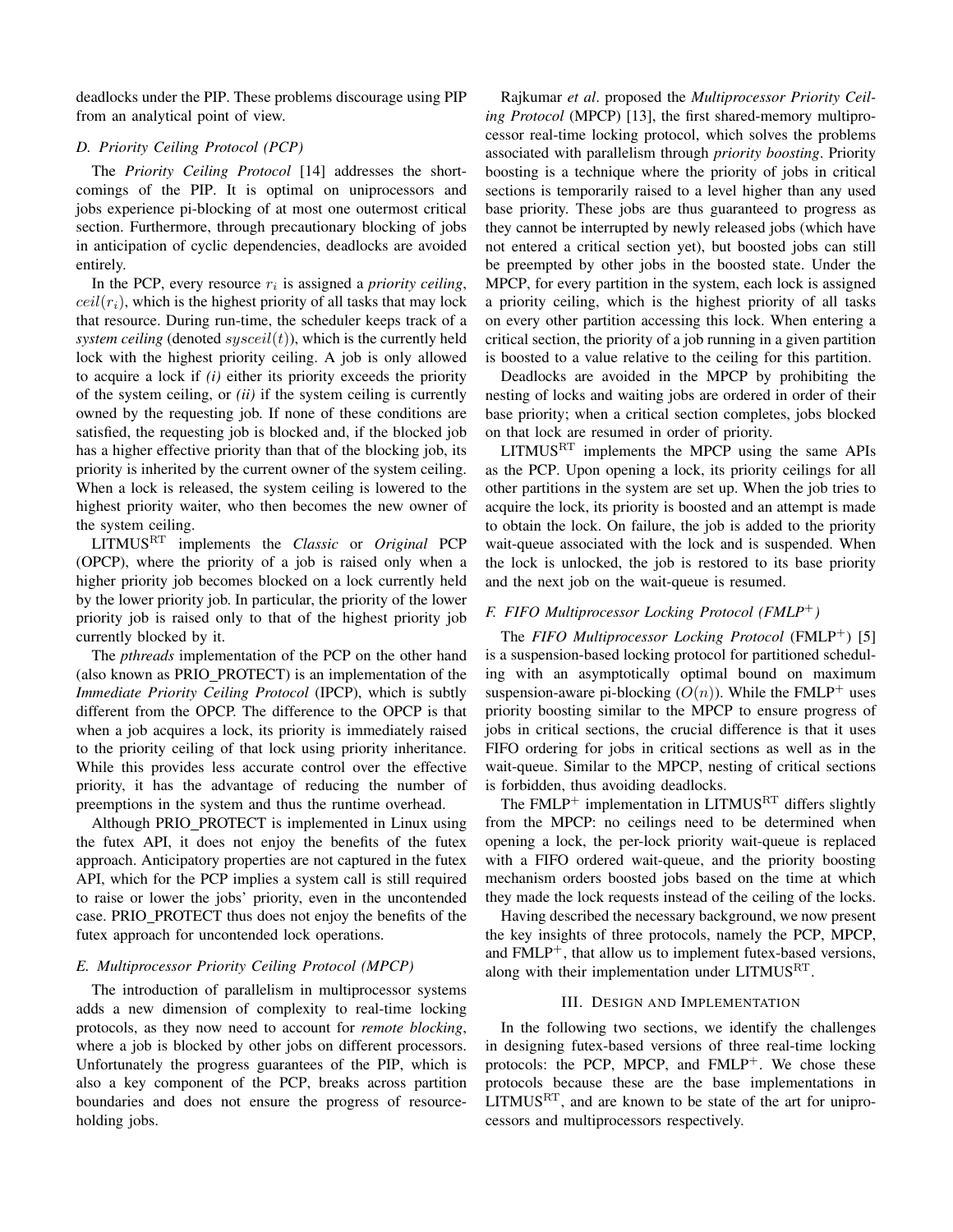In the following two sections, for each of these three protocols, we identify scenarios that allow for optimization of the uncontended case. At a high level, we point out scenarios that allow us to safely defer the updating of the global lock and scheduler state until later (specifically, the next context switch), without violating the semantics of the protocol. We then present the design and implementation of our futex-based versions (the PCP-DU, MPCP-DU, and FMLP+-DU respectively), with the goal of reducing the overhead of uncontended lock and unlock operations, while minimizing the impact on the worst-case overhead.

We begin with the PCP and then apply what we learn there to the MPCP and the  $FMLP^+$ .

## IV. UNIPROCESSOR PROTOCOLS - PCP

<span id="page-3-0"></span>As explained in Section [II-D,](#page-2-0) the PCP is an anticipatory uniprocessor suspension-based locking protocol where each lock has a priority ceiling, defined as the highest priority of all tasks using that lock. Acquiring locks potentially raises the system ceiling, preventing other tasks with a priority below the system ceiling from acquiring any locks. Similarly, releasing locks may potentially lower the system ceiling resulting in blocked tasks waking up. Correctly performing these operations requires an accurate method of keeping track of the system ceiling at any given time which requires a global view of the state of all the locks in the system.

The current implementation of the PCP in Linux (PRIO PROTECT) maintains the status of all locks inside the kernel and update this on every lock and unlock operation. This works as each of these operations are performed through a system call, allowing the kernel to track the system ceiling. However, this is at odds with the goal of allowing userspace processes to modify lock state without any kernel intervention, as is the case with futexes. In order to support this, processes must be able to communicate this state to the kernel. Further, this state should only be communicated to the kernel if and when strictly needed in order to avoid unnecessary overhead.

We first identify two key properties of the PCP that allows us to build such an "asynchronous" locking system: *(i)* the success or failure of lock acquisition by a particular job can be determined prior to it being scheduled, and *(ii)* since the PCP is a uniprocessor locking protocol, the state of a lock (*i.e.* whether it is locked by someone or not) needs to be known only when a context switch occurs. These two properties together allow us to implement futexes for the PCP.

These properties are derived from the observation that in the PCP, the outcome of a lock operation depends only upon the effective priority of the job and the current system ceiling, both of which are known by the scheduler when a job is about to be scheduled. Further, since the PCP is a uniprocessor protocol, neither of these two factors can change without the scheduler being invoked as the only events that trigger changes in either of these are always preceded by a context switch. For example, a higher priority task may be released which acquires a lock, but not before preempting the old task, thus invoking the scheduler. The same rationale is true for unlocking: whether

| -1                       | struct lock page {  |  |
|--------------------------|---------------------|--|
| 2                        | bitmap_t_locked;    |  |
| $\mathcal{F}$            | bool can lock;      |  |
| $\boldsymbol{\varDelta}$ | int unlock_syscall; |  |
| 5                        | $\cdot$             |  |

Listing 1: Structure of the lock page

<span id="page-3-1"></span>or not jobs are blocking on a system ceiling will not change within a scheduling interval of the system ceiling owner.

This immediately tells us that the latest time until which we can defer communication of the state of locks back to the kernel is a context switch. More importantly, it is possible to predict the outcome of the lock and unlock operations during an interval from when a job is scheduled to the time it is preempted and the scheduler invoked.

## *A. Implementation of PCP-DU*

To implement futexes, all that is needed is a bidirectional communication channel between a userspace process and the kernel to exchange lock state information. Userspace processes need to be able to convey the state of locks to the kernel on being preempted. This can be done by a single bit for each lock in the system, which is set by the userspace process and can be later read out by the kernel when needed (*i.e.* when a context switch occurs).

In addition, the kernel needs to be able to communicate two pieces of information. First, whether the userspace process can successfully acquire locks and second, whether an unlock operation requires scheduler invocation in order to wake up blocked higher-priority tasks. If the kernel is able to communicate this information to every task, system calls can be avoided during lock and unlock operations unless strictly needed.

In our implementation, called PCP-DU standing for PCP with deferred updates, each task shares a memory page with the kernel with the structure shown in Figure [1.](#page-3-1) This shared page acts as the bidirectional communication channel between the task and the kernel. Here, the *locked* bitmap stores the state of each lock the task may hold, the *can lock* bit is set by the kernel to communicate to a task whether it may acquire locks without kernel intervention, and the *unlock syscall* field is a reference counter specifying whether there are higher-priority tasks blocked on a lock or not. In case of a non-zero value for *unlock syscall*, the task should invoke the scheduler upon releasing a lock.

PCP-DU requires two additions to the existing scheduler: updating the global state of the locks touched by the current job and determining whether the next job can successfully acquire locks without kernel preemption or not. For updating the global state of the locks, the scheduler compares the locked bitmap from the current job's lock page with a previously cached copy to determine relevant events in the past interval. It then updates the global lock state accordingly. The kernel updates this cached copy of the *locked* bitmap on every context switch. After updating the lock states, the scheduler determines whether the next job is allowed to lock by comparing its effective priority with the priority of the system ceiling. As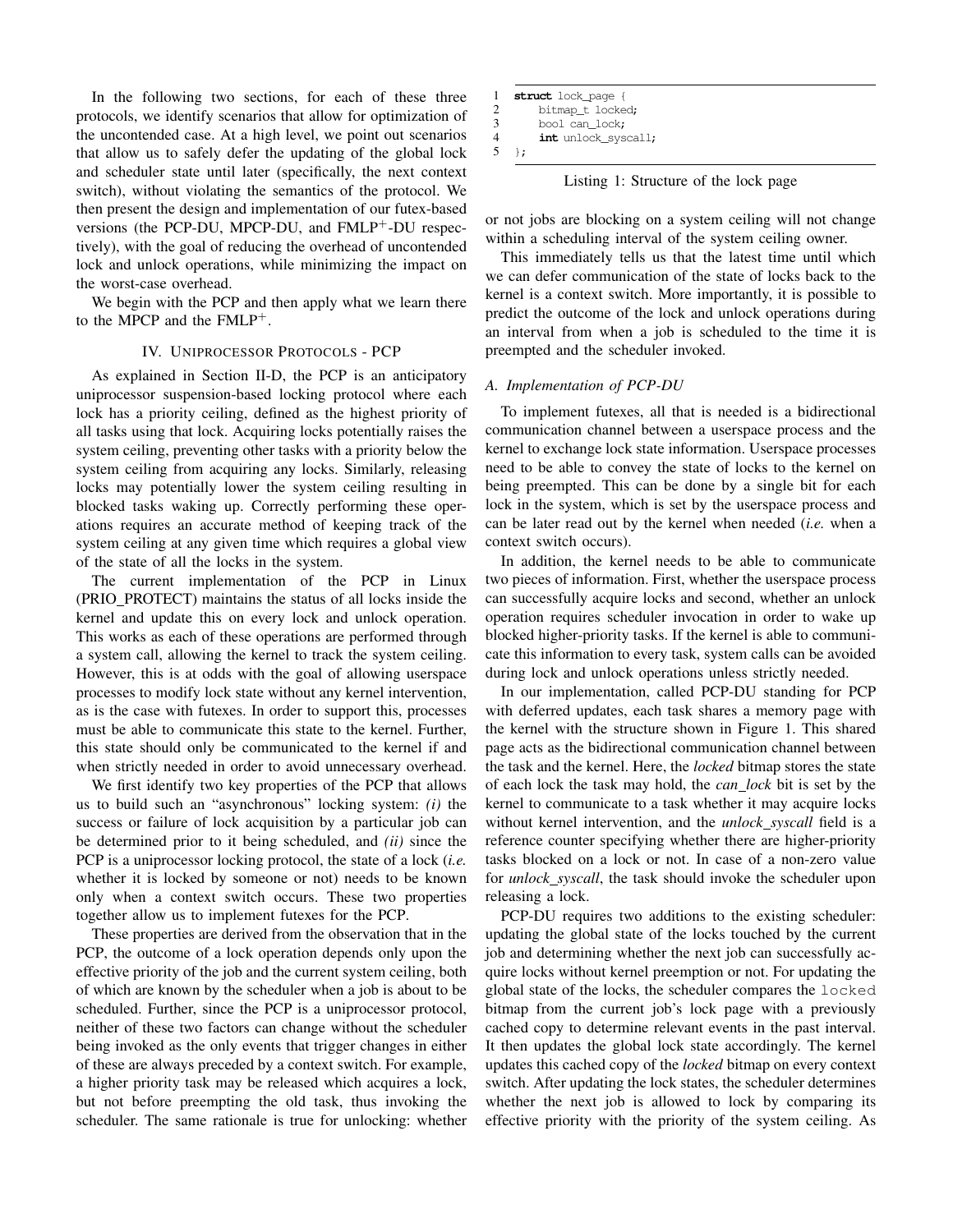mentioned earlier, this can be communicated to the process using the the *can lock* bit in the lock page.

*a) Lock acquisition:* Lock acquisition consists of first checking the *can lock* boolean. If it is unset, then the scheduler is invoked through a system call which blocks the process. If the *can lock* boolean is set, the task need simply write to the bit in the *locked* bitmap corresponding to the lock it wishes to acquire. It should be noted at this point that checking the *can lock* boolean and locking a bit in the bitmap must be done atomically. Otherwise, a preemption occuring right after the *can lock* boolean is checked can result in an invalid lock operation. This atomicity can be achieved by dedicating one bit in the bitmap to the *can lock* field.

In addition to the approach described above (called PCP-DU-BOOL), we also propose a novel approach using the exception-handling mechanism available in the memory management unit (MMU) of modern systems to communicate the *can lock* bit. In this approach, the kernel sets the permission of the lock-page to read-only if the process is not allowed to lock. Lock acquisition thus consists of attempting to write a bit to the bitmap. The lock is acquired when this write operation succeeds, otherwise an access violation fault is triggered which automatically invokes the kernel, allowing it to block the requesting process. This implementation, called PCP-DU-PF, has the advantage that locking consists of writing only a single bit in memory. There is no for atomic operations and the code can be made sequential, thus avoiding branch mispredictions.

*b) Lock release:* For unlocking in userspace, the kernel needs to efficiently determine whether a system call is required. We propose an implementation where atomicity is not required between unlocking (unsetting the desired bit in the *locked* bitmap) and checking whether the kernel should be invoked for unlocking jobs. As an added benefit, we trivially update the decision every time a job blocks, thus simplifying the logic needed at every context switch.

The basis for this mechanism is the *unlock syscall* field, a reference counter that indicates whether the job should invoke the scheduler during an unlock operation. When a job blocks on the system ceiling, its owner's *unlock syscall* field is incremented. On unlocking, this integer is read out. If zero, no jobs are blocked on one of the locks of the current job, and thus no action is required. However, a non-zero value indicates blocked higher-priority tasks and the task invokes the kernel. At this point, the kernel wakes up every task now exceeding the system ceiling, and the number of woken up jobs is subtracted from the integer.

Atomicity between unlocking and checking the *unlock syscall* integer is not necessary, because in the rare case of preemption the kernel will update the global lock state based on the lock page and wake up any jobs required, updating the unlock syscall integer. In the absolute worst case, the kernel will be invoked while the work was already done. This causes some overhead, but not incorrect behaviour.

We acknowledge that this mechanism does not keep track of which acquired lock(s) define the system ceiling. In the

| 1 | struct lock page {  |
|---|---------------------|
| 2 | bitmap boost,       |
| 3 | bool unlock_syscall |
| 4 |                     |

Listing 2: Structure of the lock page

<span id="page-4-1"></span>uncommon case of contended nested locks, it could happen that an unlock does not lead to a lower system ceiling. Implementation of a system that accounts for this corner case defeats the goals for this project; the more complex logic required would increase both the average- and worst-case lock time in return for efficiency of an uncommon case.

## <span id="page-4-0"></span>V. MULTIPROCESSOR PROTOCOLS - MPCP AND FMLP<sup>+</sup>

While with the PCP we were able to defer the update of the global system state until the next context-switch, this is not entirely possible with the MPCP and FMLP<sup>+</sup>. Multiprocessor locking protocols suffer from *remote blocking*, where a local job may be blocked by jobs on a different processor. While in the PCP, a switch to another job was always preceded by a context switch, this is no longer the case since a lock may be acquired by a job running in parallel on a remote processor.

Both the MPCP and FMLP<sup>+</sup> use a technique termed *priority boosting* to ensure progress of critical sections. Priority boosting works by increasing the priority of jobs in critical sections beyond that of any local job, thus ensuring that they can never be preempted. Recall that in partitioned scheduling, as long as the priority is boosted past that of the highest-priority local job not within a critical section, we can guarantee that the boosted job will not be preempted by them. However, since boosted jobs are free to preempt other boosted jobs, each lock is assigned a priority ceiling which is the highest priority of all tasks on every other partition accessing this lock.

The key point is that priorities are only relevant within the same partition [\[5\]](#page-9-8); the difference in priorities of two jobs running on different partitions is meaningless. As the boosted priority also has no effect on the order a lock is granted under the MPCP (which uses the base priorities of the jobs) or the  $FMLP^+$  (which uses the time of the request), any absolute or relative variation in boost priorities across processor boundaries has no effect on scheduling.

Thus, we observe that the boosting of priority, similar to priority inheritance, can be deferred until a context-switch occurs. This is because the preemption of a job is always preceded by a context-switch, at which point the kernel can observe that the job "boosted itself" and perform the actual boosting of priority. That is, it is safe to defer the actual boosting of a job's priority until a context-switch occurs.

## *A. Implementation*

For MPCP-DU and FMLP<sup>+</sup>-DU, we use the same lock-page communication channel as for PCP-DU. The structure of the lock page differs slightly, as shown in Listing [2.](#page-4-1)

Recall that in order to implement deferred priority boosting, the job needs to be able to communicate to the kernel as to whether it boosted itself or not. This is implemented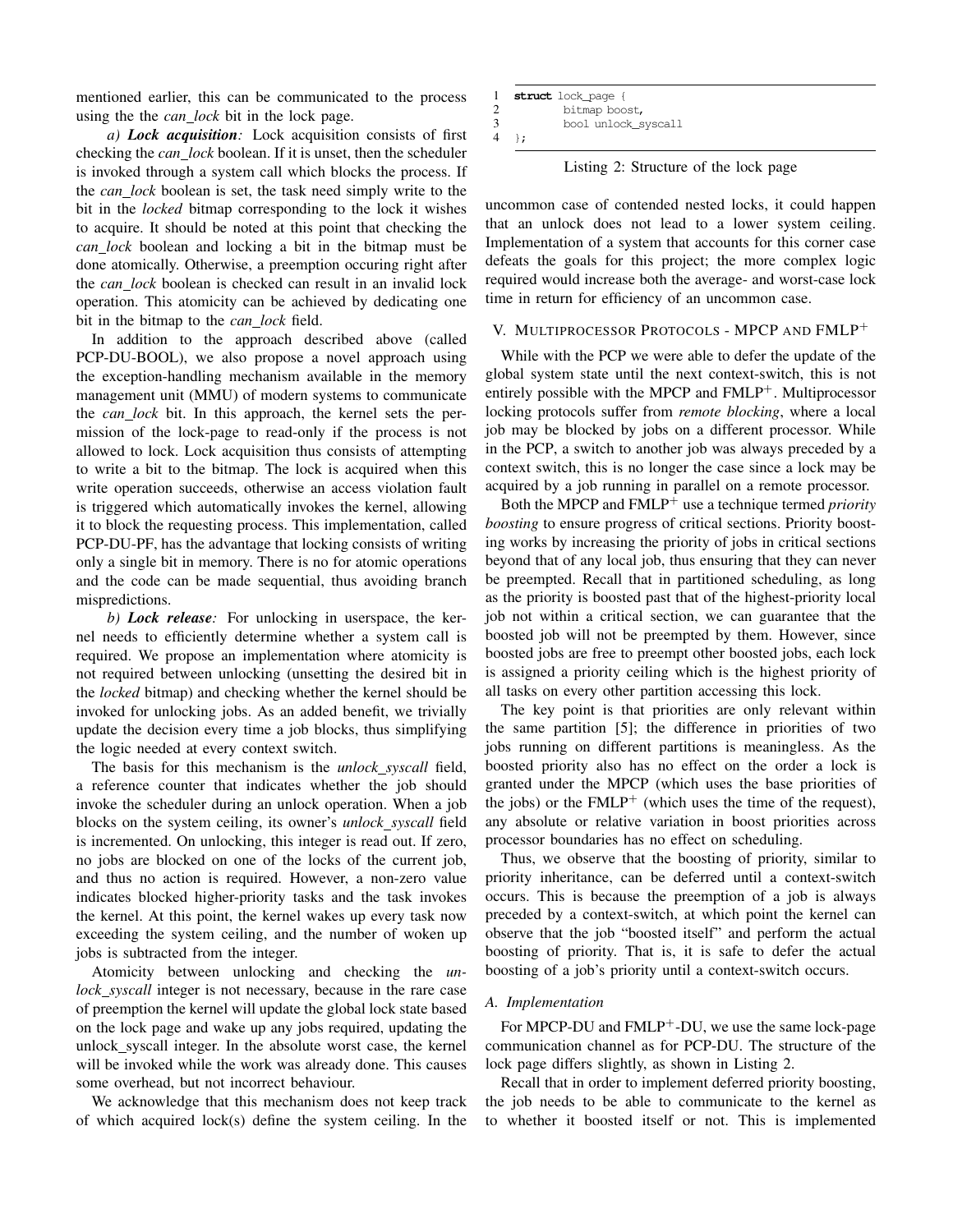in MPCP-DU and FMLP+-DU through the *boosted* bitmap, which represents the locks that should be considered for boosting (*i.e.* the job plans to acquire them). The boosted priority is the highest priority ceiling of all locks a job has set to the boosted state.

It should be noted that since a lock may get acquired on a remote processor without a local context-switch preceding it, we cannot store the state of the lock in the per-process structure anymore. Instead this state is shared among all processes in the form of a single shared page of memory comprising a reference counter. Remote blockers make their presence known by attempting an atomic increment of the lock. If it is currently acquired, they return non-zero and block. When the lock is released by the owner, they will notice that the reference count is non-zero and invoke the scheduler (which proceeds to wake up the remote blocked job).

The *unlock syscall* is again used by the kernel to communicate to a task when an unlock operation, which results in the priority being lowered again, should call the kernel. This may occur if there are multiple boosted jobs and the highest priority one unlocks. The resulting drop in priority of that job should result in the next boosted task being scheduled.

*c) Kernel operations during preemption:* On every scheduling operation, the kernel will perform two additional actions atop the regular scheduling: *(i)* determine the priority of the current task, and *(ii)* determine whether the next task should invoke the scheduler upon unlocking.

For determining the priority of the *current* job, the kernel compares its boost variable with a cached copy obtained during the previous context switch. When there is a difference, the priority is updated accordingly. For FMLP<sup>+</sup>-DU, the most significant bit in the boost bitmap will result in a new boost priority being set.

To determine whether the next task should invoke the scheduler on an unlock, the scheduler compares the *base* priority of the next scheduled job with any other *effective* priority on the local ready-queue. If there exists a job with a higher effective priority, the unlock\_syscall flag on the job's lock page is set.

*d) Lock acquisition:* For lock acquisition in MPCP-DU and  $FMLP^+$ -DU, as mentioned before, we have to extend futex with a mechanism that supports deferred priority boosting. For this the boost bitmap is added to the shared lock page. Like the locked bitmap in PCP-DU, each bit corresponds with a single lock. When a job intends to acquire a lock, it first sets the boost bit. On a context switch these bits are interpreted and the boost priority is set accordingly.

For FMLP<sup>+</sup>-DU the priority boosting mechanism must be able to distinguish between a critical section that lasted during the entire interval a job was scheduled, and the case in which the job releases and re-acquires the lock within this interval. In the latter case a new boost priority must be determined. For this purpose the most significant bit of the boost bitmap is set by the FMLP<sup>+</sup>-DU implementation on every lock operation. The scheduler clears this bit before scheduling a job, helping it detect whether any resource was locked during the scheduled interval under the assumption locks are not nested as defined in the  $FMLP^+$  specification.

Interrupts between setting the boost-bit and obtaining the lock can not result in incorrect behaviour. Preemption cannot occur on this interrupt, because the priority of the job already exceeds all local base priorities. It can thus continue the locking operation unless a job with a higher boost priority is unblocked on a semaphore. In this latter case the job is correctly preempted.

*e) Lock release:* For releasing a lock under the MPCP and  $FMLP^+$ , the boosted priority is dropped. In some cases this should lead to preemption even if the mutex being unlocked is not contended. We thus need to extend the futex mechanism with a check whether the scheduler should be invoked on an uncontended unlock.

The unlock\_syscall field in the lock page is a boolean that conveys this information. When a futex unlock is uncontended, this bit is tested and when set the boost bit is unset after which kernel scheduler is called.

For lock operations that follow the slow futex path, unboosting is handled immediately by the kernel prior to possible preemption to guarantee a correct scheduler decision. In this case userspace does not have to take any further action to unboost the priority.

#### *B. Further Optimizations*

In addition to the presented techniques, we have identified two performance optimizations for the implementation of the MPCP and the  $FMLP^+$  in LITMUS<sup>RT</sup> that improve performance in both the average- and worst-case.

For both these protocols, a spinlock is used inside the kernel to protect the state of the per-mutex wait-queue. During lock acquisition, the critical section consists of adding the current job to the wait-queue. Initially the unlock critical section consisted of taking the first element off the wait queue and waking it up using wake\_up\_task(). We have observed that wake\_up\_task() can take several thousand cycles due to raising an inter-processor scheduling interrupt. By moving this routine outside the critical section, any lock operation blocked on this semaphore no longer waits for this operation to complete. This significantly reduces the worst-case response time for contended lock acquisition.

Second, in the  $FMLP^+$  implementation in LITMUS<sup>RT</sup> the boost priority is set using the system clock to ensure a fair timestamp. Recall that for FMLP<sup>+</sup> only the order of assignment within a partition is used for scheduling decisions. We can thus replace the system-clock based timestamp with a per-processor logical timestamp that is incremented on every read. This eliminates part of the overhead associated with every priority-boost operation.

#### VI. EXPERIMENTS AND RESULTS

<span id="page-5-0"></span>In this section we present the results from our evaluation of the different implementations: PCP-DU-PF, PCP-DU-BOOL, MPCP-DU and FMLP<sup>+</sup>-DU. We compare these with the LITMUSRT implementations of the original PCP, MPCP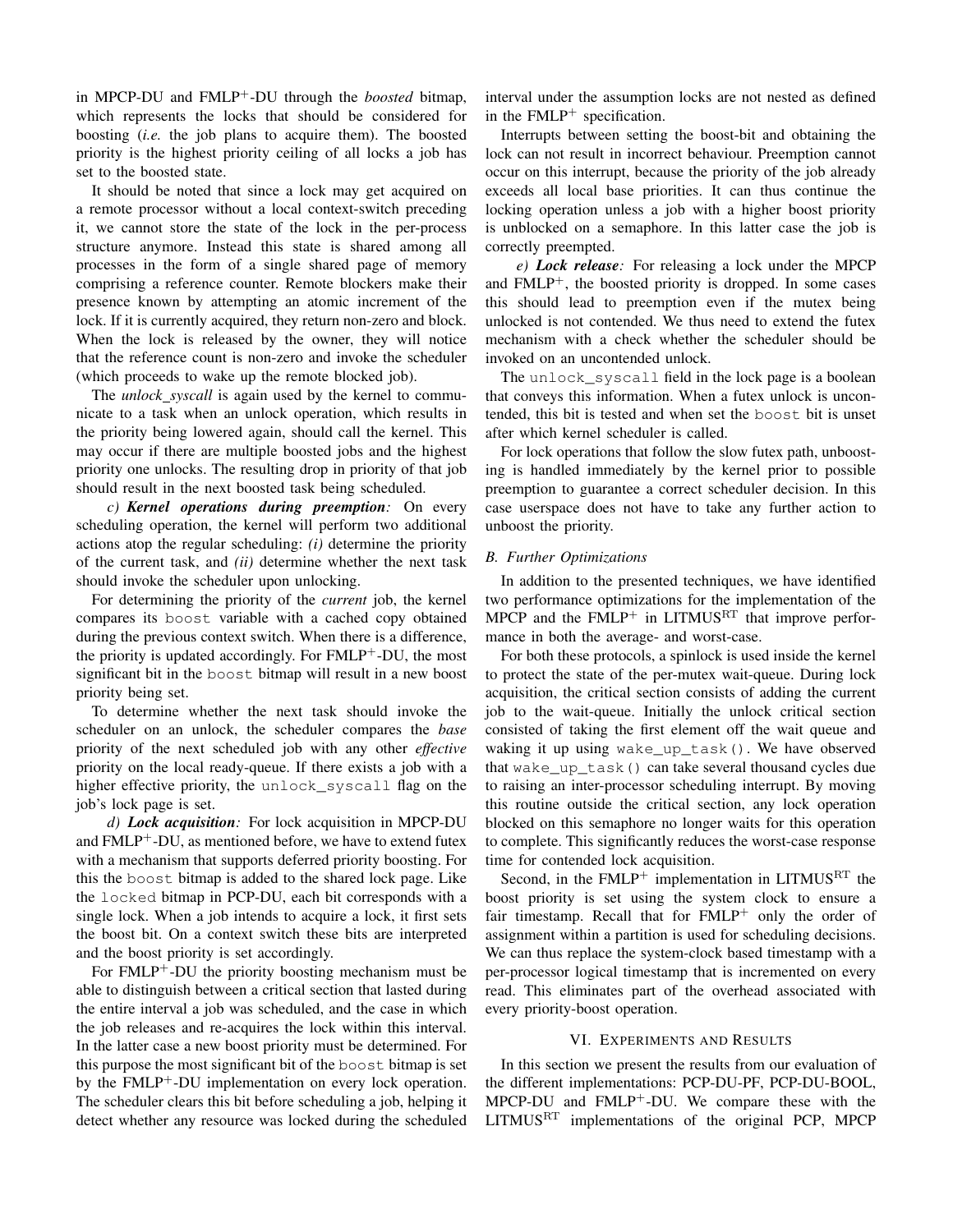| (cycles)                          | <b>RABBACC</b><br>RD | RADOKCT<br>RD <sup>1</sup> |                               |       |       | MADORAN            | MADA YEEK |                                  | RADA                            | REA<br>to de la conte de la procession de la conte de la conte de la conte de la conte de la conte de la conte de la<br>Liberation de la conte de la conte de la conte de la conte de la conte de la conte de la conte de la conte de l<br> | <b>RADICAL DE</b> |
|-----------------------------------|----------------------|----------------------------|-------------------------------|-------|-------|--------------------|-----------|----------------------------------|---------------------------------|---------------------------------------------------------------------------------------------------------------------------------------------------------------------------------------------------------------------------------------------|-------------------|
| Samples: 7.100.000 per protocol   |                      |                            |                               |       |       | <b>Uncontended</b> |           | Samples: 12.200.000 per protocol |                                 |                                                                                                                                                                                                                                             |                   |
| Lock (Avg.)                       | 263                  | 1604                       | 645                           | 160   | 171   | 1075               | 1091      | 214                              | 1363                            | 1041                                                                                                                                                                                                                                        | 215               |
| Lock (99%)                        | 351                  | 1847                       | 742                           | 231   | 239   | 1300               | 1329      | 309                              | 1594                            | 1271                                                                                                                                                                                                                                        | 313               |
| Lock (Max.)                       | 7707                 | 33156                      | 3850                          | 2384  | 1974  | 5875               | 6506      | 2477                             | 7491                            | 7906                                                                                                                                                                                                                                        | 2625              |
| $\overline{\text{Unlock}}$ (Avg.) | 301                  | 1221                       | 1211                          | 87    | 92    | 1216               | 1149      | 177                              | 1181                            | 1117                                                                                                                                                                                                                                        | 174               |
| Unlock (99%)                      | 369                  | 1475                       | 1355                          | 133   | 140   | 1451               | 1368      | 228                              | 1418                            | 1325                                                                                                                                                                                                                                        | 224               |
| Unlock (Max.)                     | 16552                | 9027                       | 6655                          | 1770  | 1653  | 7330               | 6158      | 1920                             | 6574                            | 5292                                                                                                                                                                                                                                        | 1875              |
|                                   |                      |                            | Samples: 900.000 per protocol |       |       | <b>Contended</b>   |           |                                  | Samples: 2.200.000 per protocol |                                                                                                                                                                                                                                             |                   |
| $\overline{\text{Lock}}$ (Avg.)   | 4955                 |                            | 1967                          | 4624  | 2673  | 1266               | 1216      | 1097                             | 1440                            | 1096                                                                                                                                                                                                                                        | 1059              |
| Lock (99%)                        | 5550                 |                            | 2132                          | 5367  | 3103  | 1531               | 1494      | 1387                             | 1715                            | 1371                                                                                                                                                                                                                                        | 1307              |
| Lock (Max.)                       | 7707                 | $\overline{\phantom{a}}$   | 7953                          | 14820 | 9700  | 12242              | 6281      | 5392                             | 13109                           | 6026                                                                                                                                                                                                                                        | 5570              |
| Unlock (Avg.)                     | 3767                 |                            | 4109                          | 5148  | 4868  | 4301               | 4280      | 2657                             | 4203                            | 4166                                                                                                                                                                                                                                        | 2335              |
| Unlock (99%)                      | 6023                 |                            | 4627                          | 5909  | 5582  | 5791               | 5799      | 5009                             | 5741                            | 5662                                                                                                                                                                                                                                        | 2962              |
| Unlock (Max.)                     | 13172                |                            | 14919                         | 15985 | 15787 | 20482              | 21657     | 18258                            | 21223                           | 22451                                                                                                                                                                                                                                       | 17991             |

<span id="page-6-0"></span>TABLE I

OBSERVED AVERAGE AND WORST-CASE RESPONSE TIME FOR UNCONTENDED LOCK/UNLOCK OPERATIONS

and FMLP<sup>+</sup> and implementations of the MPCP and  $FMLP^+$  containing the proposed optimizations, along with the standard Linux implementations PRIO INHERIT and PRIO PROTECT.

All our experiments were conducted on the Boundary Devices Sabre Lite ARMv7 development board based on the FreeScale I.MX6Q SoC, an ARM Cortex-A9 quad-core system running at 1GHz. All experiments were run using LITMUS<sup>RT</sup> 2013.1 based on Linux 3.10.5. Several bugfixes and performance improvements for spinlocks on ARM were backported into the 2013.1 tree from LITMUS<sup>RT</sup> 2014.1 and Linux 3.13 respectively. The kernel was compiled to the Thumb-2 instruction set with all kernel debugging options disabled in order to maximize performance.

In this section, we seek to answer the following key questions regarding our improved implementations:

- 1) How does the uncontended overhead in our implementations compare with those of the original protocols?
- 2) What additional overheads are introduced by the futexbased approach and how significantly does it affect the worst-case overheads?
- 3) Is it worth avoiding atomic operations when implementing uniprocessor locking protocols?

To answer these questions, we implemented microbenchmarks that measures lock and unlock overhead using hardware cycle-counters. Next we explain the methodology used in this microbenchmark.

#### *A. Microbenchmarking Methodology*

Our microbenchmark program spawns several threads, each locking and unlocking a resource every period. Threads were randomly assigned a critical section length  $C(T_i)$  between  $60 - 80\mu s$ , an execution time between  $C(T_i) + 0 - 20\mu s$ and a period between  $600 - 800\mu s$ . For the uniprocessor protocols 5 threads are spawned on one core, whereas for the multiprocessor protocols 6 threads are spawned across three cores. The fourth is reserved for trace and control tasks.

A cache-polluting background workload was executed during and around the critical section to simulate a realistic workload. This program was ran for 5 seconds, repeated 300 times for each protocol with a different random parameter assignment for each run.

Each sample was measured using cycle counters which measured the time it takes from a lock or unlock request being made to when the operation completes (and the program continues). In the case of contended locks and preempted unlocks, we subtract the blocking time as this is a consequence of application parameters as well as other system overheads such as the time it takes to wake up a task on a remote processor, which we present separately.

To prevent any bias in the worst-case results, we normalized the size of the obtained data set across each class of protocols (uniprocessor and multiprocesssor) by randomly discarding samples from the data set. Final data set sizes are stated in Table [I.](#page-6-0) For the scheduler overheads 16 million samples were obtained.

Separation of contended and uncontended lock samples is done at the first point of testing the lock status. For the locks proposed in this paper this is the atomic test in userspace. Race conditions that change the actual lock status from contended to uncontended beyond this point thus still result in a contended lock sample.

The results of our overhead analysis are shown in Table [I.](#page-6-0) The table shows the overheads from the uncontended case in the top half of the table and the overheads from contended cases in the bottom half. For each case, the average,  $99^{th}$ percentile, and maximum observed overheads are shown for both the lock and unlock operations. PRIO\_INHERIT and PRIO\_PROTECT is the Linux futex-based implementation of the PIP and the non-futex implementation of the PCP respectively. PCP refers to the LITMUS<sup>RT</sup> non-futex implementation while PCP-DU-BOOL and PCP-DU-PF refer to our two implementations that make use of atomic operations and the MMU exception handler respectively. MPCP-ORIG and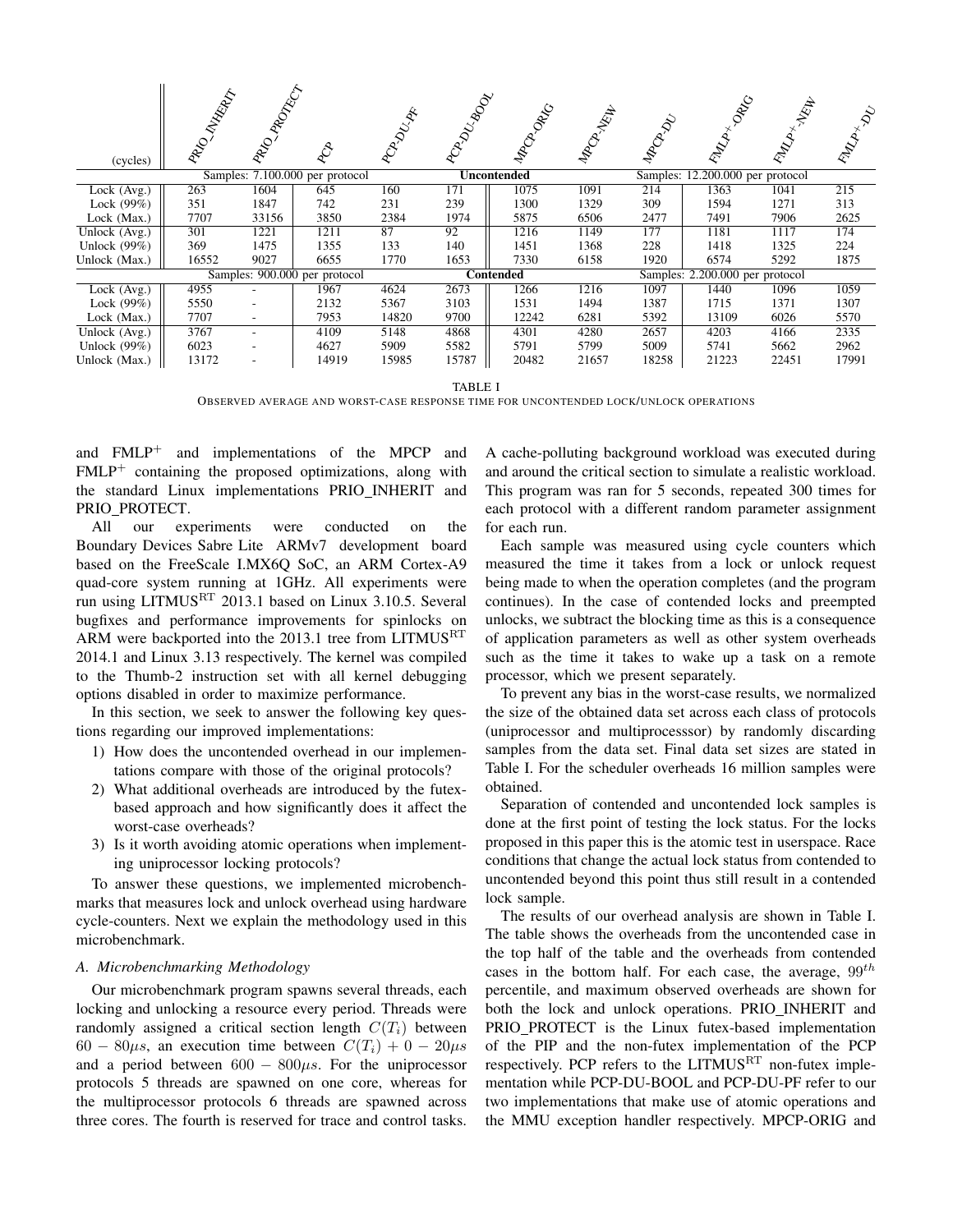FMLP+-ORIG refer to the default implementations of the MPCP and  $FMLP$ <sup>+</sup> found in LITMUS<sup>RT</sup>, while MPCP-NEW and  $FMLP^+$ -NEW refer to our optimized implementations. MPCP-DU and FMLP+-DU refer to our futex-based implementations of the MPCP and FMLP+.

### *B. Uncontended-Case Overhead Reduction*

The first question we wish to answer is to what extent the futex approach improves the average-case lock and unlock overheads. As can be seen in Table [I,](#page-6-0) in the uncontended case, the overhead of the futex-based implementation with their vanilla counterparts shows overhead reductions of up to 13x (1200+ cycles for PCP unlock vs. only 90 cycles for PCP-DU-PF and PCP-DU-BOOL). This trend in uncontended overheads can be observed in both lock and unlock operations for every protocol when compared with their futex-based implementation (in both average and worst cases). This large reduction in average overhead is a direct consequence of the futex-based approach avoiding system calls when a lock is uncontended.

Note that the  $99<sup>th</sup>$  percentile value for all the uncontended results are very close in value to the observed average cycles. For example, the average locking time in PRIO INHERIT is 263 cycles while the  $99^{th}$  percentile is still only 351 cycles. This is in contrast to the observed maximum overhead of 7707 cycles. This shows that the futex-based approach actually performs really well on average, which is what we are concerned with in this paper.

## *C. Contended-Case Overhead Penalty*

Recall that in all three protocols, both lock and unlock code paths are modified to now do additional work. First, we added additional logic to the user-space lock routines, which for contended lock acquisition serves no purpose. Second, the scheduler has been extended to handle deferred update.

Thus, the next question we naturally ask, which ties back to our original goals, is whether there is a significant increase in the maximum observed overheads as a result of the additional logic we add to implement futexes for each of these protocols.

Table [I](#page-6-0) provides some data that helps to answer this question. Note that we do not have contended samples for PRIO PROTECT as it is an implementation of the IPCP (see Sec. [II\)](#page-1-0), where the priority of the requesting task is immediately raised to the priority ceiling of the resource. As a consequence, there can be no contention unless there is nesting, a scenario we do not evaluate in our microbenchmark.

Ignoring the average and  $99<sup>th</sup>$  percentile for now, let us consider the maximum observed overhead for lock and unlock operations under PCP. In this case, we see the maximum for the lock operation is 7953 cycles while the unlock is around 14919 cycles. If we compare this with our futex-based implementations (PCP-DU-PF and PCP-DU-BOOL), we can deduce two interesting insights. In the case of PCP-DU-BOOL, we see an increase in locking overhead of 1750 cycles (9700 cycles maximum in PCP-DU-BOOL vs. 7953 cycles in vanilla PCP). The unlock operation incurs an additional 900 cycles



% locks served

<span id="page-7-0"></span>Fig. 1. Cumulative contended lock time (uniprocessor)

of overhead (increases from 14900 cycles to 15800 cycles). This is an additional overhead of 22% in the case of the lock operation while it amounts to around 6% for the unlock operation. This overhead is higher than we expected and we attribute the increase to the cumulative effect of atomic operation failures as well as cache pollution during job suspension. Nevertheless, since the reduction in the average-case overheads is significant, it is still beneficial to workloads that can tolerate the increase in worst-case overheads.

An interesting point to note regarding PCP-DU-PF is that the maximum observed overhead in the case of lock almost doubles (increases to 14,820 cycles from 7,953 cycles). We attribute this large increase in overhead to the complex code path of Linux's page-fault handling mechanism which is not optimized for our futex implementation. A more lightweight kernel might however find PCP-DU-PF more suitable given the large overhead reduction in the uncontended case. In any other case, our results suggest that it is not worth avoiding atomic operations, in particular on uniprocessors where there is no overhead from cache-coherency protocols.

Note that in the case of MPCP-DU and FMLP<sup>+</sup>-DU, the maximum observed overhead actually *decreases* in comparison with the non-futex implementation in  $LITMUS<sup>RT</sup>$  as the optimizations we describe in Sec. [V](#page-4-0) push some of this overhead into the scheduler. As we show later in Sec. [VI-E,](#page-8-0) this overhead is low and does not invalidate our results.

Importantly, the data in Table [I](#page-6-0) shows an incomplete view of where the overheads come from. Figs. [1](#page-7-0) and [2](#page-8-1) help better understand which code paths increase the overhead and what percentage of samples they really affect.

## *D. Overhead Distributions*

Figs. [1](#page-7-0)[–4](#page-8-2) visualize the cumulative distribution of lock and unlock overheads, normalized to percentage. The X-axis shows the number of cycles while the Y-axis shows the percentage of locks served in less than the corresponding X-axis value.

From these graphs we attempt to recognize the different code paths in our implementations through the presence of horizontal shifts (which means, jobs experienced this code path during their execution after a certain percentage of operations).

For all the uniprocessor protocols, the contended locking code path is simpler, resulting in smooth curves as can be seen in Fig. [1.](#page-7-0) For the PCP and the PCP-DU, the slight anomaly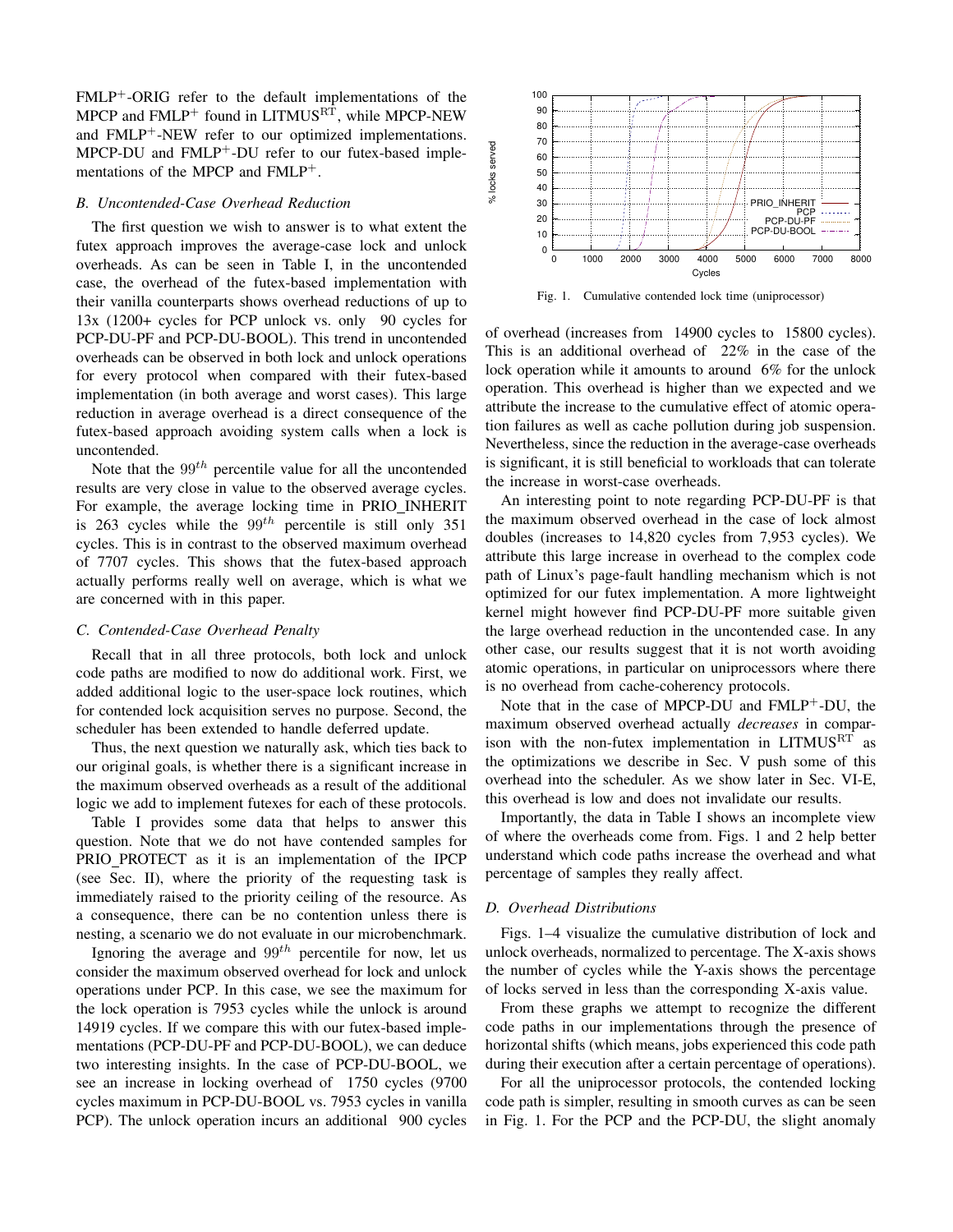

% locks served

<span id="page-8-1"></span>Fig. 2. Cumulative contended unlock time (multiprocessor)



<span id="page-8-3"></span>Fig. 3. Cumulative contended scheduling time (uniprocessor)

in the upper 10% of the slowest lock acquisitions corresponds with the case that an active old priority inheritance must be cleared prior to setting a new one.

From Fig. [1,](#page-7-0) we can derive that the PCP-DU-BOOL requires approximately 800 extra cycles for a contended lock acquisition than the PCP, evident from the right-shift distance between the curves. This overhead can be attributed to both the userspace code and the extra work involved in setting permission on the lock page. PCP-DU-PF has a significantly higher overhead in this case, spending more than twice the amount of cycles in comparison to the PCP. A lot of this overhead is due to the page-fault handling code path in Linux of which only a fraction is for PCP-DU-PF. Nonetheless, all implementations are more efficient than the PRIO INHERIT code in *pthreads*.

Another example we show is the unlock operation overhead in the multiprocessor protocols. Fig. [2](#page-8-1) clearly distinguishes two code paths all non-futex based protocols. In the implementation, the lower 25% of overheads correspond to the cheap code path where a job is woken up locally, while a more expensive code path can be seen in the non-futex protocols corresponding to when a job needs to be woken up remotely through an inter-processor interrupt. Due to changes in the distribution and adding a third code path to the unlock logic for  $MPCP-DU$  and  $FMLP<sup>+</sup>-DU$ , the expensive code path hardly ever occurs.

The complete set of cumulative overhead results can be found in Appendix [C.](#page-11-0)



<span id="page-8-2"></span>Fig. 4. Cumulative contended scheduling time (multiprocessor)

#### <span id="page-8-0"></span>*E. Scheduler Overheads*

Figs. [3](#page-8-3) and [4](#page-8-2) show the cumulative distribution of scheduler overheads similar to the previous graphs of lock and unlock overheads. In Fig. [3,](#page-8-3) we first observe that the scheduler overhead for PCP-DU-BOOL and PCP-DU-PF are mostly equal, despite the latter requiring a TLB flush when the locking permission changes. Significantly, as can be seen by the same shape of all the curves, both PCP-DU-BOOL and PCP-DU-PF only incur a fixed additional overhead in comparison to the original PCP of 550 cycles.

For multiprocessor protocols, we observe a different trend as can be seen in Fig. [4.](#page-8-2) We observe that for the majority of the cases, the MPCP-DU is more expensive in the scheduler than the  $FMLP^+$ -DU. This is expected, because unlike for the  $FMLP<sup>+</sup>$ , the boost priority is not dependent on the specific lock, thus deciding whether the priority must be boosted or not requires less work.

Compared to the baseline implementations, overall the  $FMLP^+$ -DU is approximately 450 cycles more expensive on scheduling, and an additional 200 cycles is incurred by the MPCP-DU. We consider these good results, as this is considerably less than the number of cycles saved on a single uncontended lock and unlock operation.

#### VII. RELATED WORK

Sha *et al*. identified the priority inversion problem and proposed the Priority Inheritance Protocol (PIP) to bound piblocking, and the optimal Priority Ceiling Protocol (PCP) to prevent deadlocks and limit pi-blocking to the length of at most one outermost critical section [\[14\]](#page-9-6). Evolving on the PCP, Baker *et al*. proposed the Stack Resource Policy (SRP) [\[2\]](#page-9-9), achieving the same properties as the PCP by delaying job release to avoid blocking during execution.

Rajkumar *et al*. proposed the first suspension-based locking protocols for multiprocesor systems [\[13\]](#page-9-7); the Distributed Priority Ceiling Protocol (DPCP) and the Multiprocessor Priority Ceiling Protocol (MPCP) extended the PCP for distributed and shared-memory systems respectively under partitioned fixedpriority scheduling.

Global FMLP, proposed by Block *et al*. [\[3\]](#page-9-10), was the first suspension-based locking protocols for global earliestdeadline first scheduling. Although we focus on partitioned algorithms in this paper, the work on  $FMLP^+$  was a refinement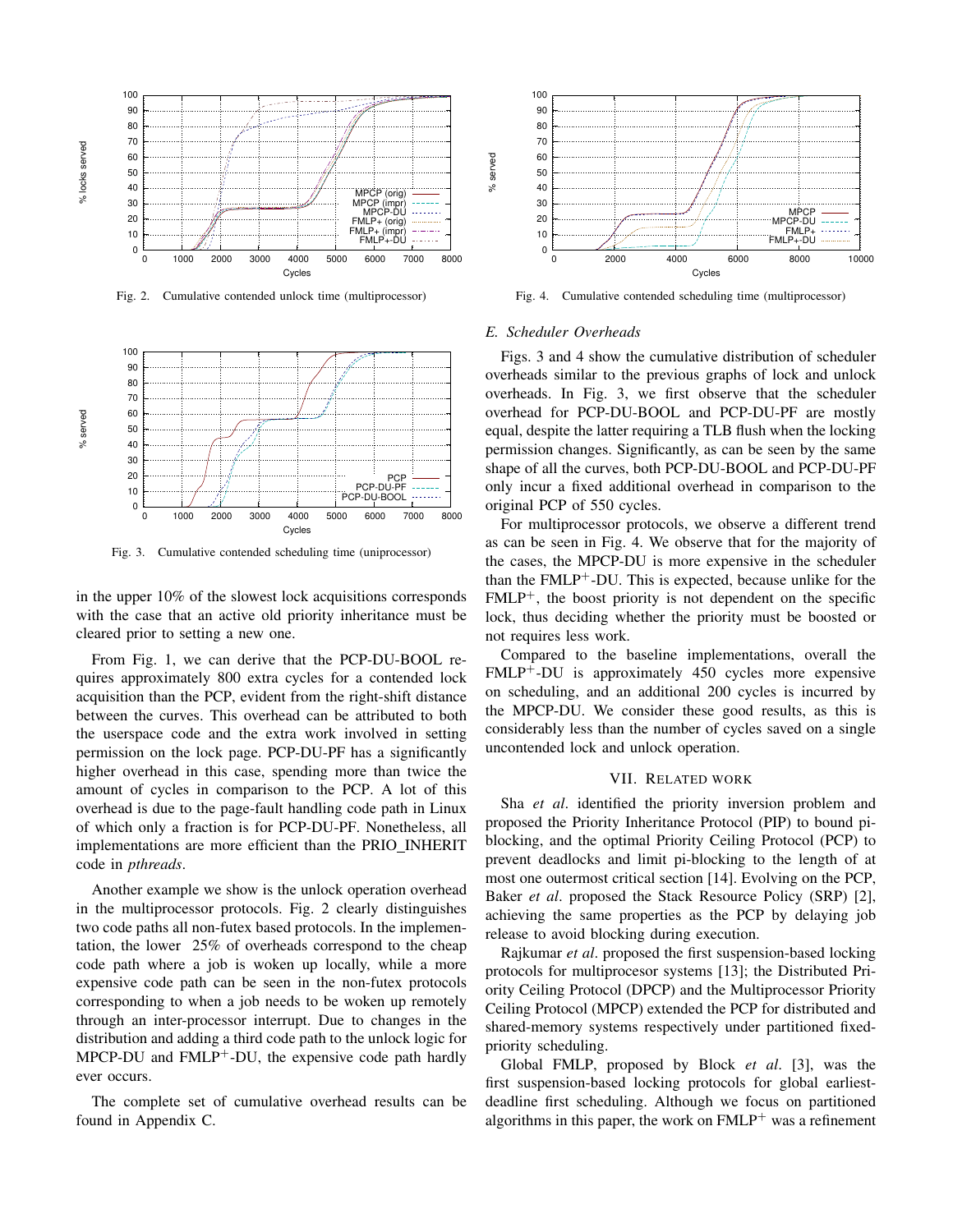of the FMLP. The *FIFO Multiprocessor Locking Protocol*  $(FMLP^+)$  [\[5\]](#page-9-8) is a suspension-based locking protocol for partitioned scheduling with an asymptotically optimal bound on maximum suspension-aware pi-blocking  $(O(n))$ .

The observation that kernel calls are expensive is not new. Liedke *et al*. [\[12\]](#page-9-11) establish that the kernel overhead is prohibitive for efficient IPC, and propose a solution in userspace that reduces IPC overhead while guaranteeing atomicity.

Franke *et al*. [\[11\]](#page-9-1) observe the same kernel cost for synchronization primitives, and proposed *fast userspace mutexes* (futexes) as a general mechanism for implementing lightweight synchronization which issues system calls only when locks are contended. Futexes are part of the Linux kernel userspace API and Drepper [\[10\]](#page-9-12) provides a detailed explanation of the futex API exposed by the Linux kernel and how it can be used to build synchronization primitives. The futex API has been used to implement lightweight PIP futexes (PRIO\_INHERIT in the *pthreads* package) [\[1\]](#page-9-2). Our work is motivated by the elegance of this approach and we extended it to support anticipatory protocols with more attractive analytical properties (in particular the PCP, MPCP, and  $FMLP^+$ ). Züpke's work [\[15\]](#page-9-13) on deterministic futexes targets the problem of futex implementation from the perspective of small embedded realtime kernels, identifies problems with the applicability of the Linux approach, and proposes a method to implement futexes without the need for a fine-grained kernel memory allocator.

LITMUSRT, the real-time extension of the Linux kernel developed at UNC Chapel Hill provides implementations for many state-of-the-art locking protocols[\[6\]](#page-9-5), [\[8\]](#page-9-4) and while there has been prior work on analysing the overheads of locking protocols in LITMUS<sup>RT</sup> [\[4\]](#page-9-14), the focus has been on improving the worst-case response time. To the best of our knowledge, this is the first paper to implement and evaluate average-caseoptimized versions of the PCP, the MPCP and the  $FMLP<sup>+</sup>$ .

### VIII. CONCLUSION

Motivated by the benefits of improving the average-case overheads of locking protocols, this paper explored whether it is possible to extend the futex approach of the Linux kernel, where expensive system calls are avoided when locks are uncontended, to anticipatory locking protocols which provide stronger analytical properties.

We identified key properties of three protocols (the PCP, MPCP, and  $FMLP<sup>+</sup>$ ) that leave room for optimization of the overhead in the uncontended case, and successfuly implemented and evaluated futex-based version of these protocols under LITMUS $R$ <sup>RT</sup>.

Our cycle-accurate evaluation of these protocols shows up to 87% reduction in the uncontended case for certain scenarios while incurring no more than 22% additional overhead in the worst-case. While this is higher than expected, the significant reduction in uncontended overheads still make this attractive for workloads that can afford the increase worst-case overhead.

Overall, we have shown that it is possible to implement state-of-the-art real-time locking protocols in the spirit of the futex approach. We have observed compelling improvements for the average-case uncontended lock operations. However, we have also observed that the worst-case overheads must not be neglected. In fact, due to the moderate increase in maximum overheads, our futex approach may not be suitable for workloads that exhibit high contention or are especially sensitive to worst-case lock overheads. However, we believe that the improvements in average-case locking overheads are useful for the vast majority of predominantly soft real-time applications deployed on Linux and Linux-like platforms.

#### **REFERENCES**

- <span id="page-9-2"></span>[1] Lightweight priority inheritance futexes. [http://lxr.linux.no/linux/](http://lxr.linux.no/linux/Documentation/pi-futex.txt) [Documentation/pi-futex.txt.](http://lxr.linux.no/linux/Documentation/pi-futex.txt)
- <span id="page-9-9"></span>[2] T.P. Baker. A stack-based resource allocation policy for realtime processes. In *Real-Time Systems Symposium, 1990. Proceedings., 11th*, pages 191–200, 1990.
- <span id="page-9-10"></span>[3] Aaron Block, Hennadiy Leontyev, Bjorn B. Brandenburg, and James H. Anderson. A flexible real-time locking protocol for multiprocessors. In *Proceedings of the 13th IEEE International Conference on Embedded and Real-Time Computing Systems and Applications*, RTCSA '07, pages 47–56, Washington, DC, USA, 2007. IEEE Computer Society.
- <span id="page-9-14"></span>[4] B.B. Brandenburg. Improved analysis and evaluation of real-time semaphore protocols for p-fp scheduling (extended version). In *Real-Time and Embedded Technology and Applications Symposium (RTAS), 2013 IEEE 19th*, pages 141–152, April 2013.
- <span id="page-9-8"></span>[5] Björn B. Brandenburg. Scheduling and Locking in Multiprocessor Real-*Time Operating Systems*. PhD thesis, The University of North Carolina at Chapel Hill, 2011.
- <span id="page-9-5"></span>[6] Björn B. Brandenburg and James H. Anderson. An implementation of the PCP, SRP, D-PCP, M-PCP, and FMLP real-time synchronization protocols in LITMUSRT. In *Proceedings of the 2008 14th IEEE International Conference on Embedded and Real-Time Computing Systems and Applications*, RTCSA '08, pages 185–194, Washington, DC, USA, 2008. IEEE Computer Society.
- <span id="page-9-0"></span>[7] Björn B. Brandenburg and James H. Feather-trace: A light-weight event tracing toolkit. In *In Proceedings of the Third International Workshop on Operating Systems Platforms for Embedded Real-Time Applications (OSPERT'07*, pages 61–70, 2007.
- <span id="page-9-4"></span>[8] J.M. Calandrino, H. Leontyev, A. Block, U.C. Devi, and J.H. Anderson.  $LITMUS<sup>RT</sup>$ : A testbed for empirically comparing real-time multiprocessor schedulers. In *Real-Time Systems Symposium, 2006. RTSS '06. 27th IEEE International*, pages 111–126, Dec 2006.
- <span id="page-9-3"></span>[9] Sudarshan K. Dhall and C. L. Liu. On a real-time scheduling problem. *Operations Research*, 26(1):127–140, 1978.
- <span id="page-9-12"></span>[10] Ulrich Drepper. Futexes are tricky. Dec 2005.
- <span id="page-9-1"></span>[11] H. Franke, R. Russell, and M. Kirkwood. Fuss, Futexes and Furwocks: Fast userlevel locking in linux. [https://www.kernel.org/doc/ols/2002/](https://www.kernel.org/doc/ols/2002/ols2002-pages-479-495.pdf) [ols2002-pages-479-495.pdf,](https://www.kernel.org/doc/ols/2002/ols2002-pages-479-495.pdf) 2002.
- <span id="page-9-11"></span>[12] J. Liedtke and H. Wenske. Lazy process switching. In *Hot Topics in Operating Systems, 2001. Proceedings of the Eighth Workshop on*, pages 15–18, May 2001.
- <span id="page-9-7"></span>[13] R. Rajkumar. Real-time synchronization protocols for shared memory multiprocessors. In *Distributed Computing Systems, 1990. Proceedings., 10th International Conference on*, pages 116–123, 1990.
- <span id="page-9-6"></span>[14] Lui Sha, R. Rajkumar, and J.P. Lehoczky. Priority inheritance protocols: an approach to real-time synchronization. *Computers, IEEE Transactions on*, 39(9):1175–1185, 1990.
- <span id="page-9-13"></span>[15] Alexander Züpke. Deterministic fast user space synchronization. In *In Proceedings of the Ninth Workshop on Operating Systems Platforms for Embedded Real-Time Applications (OSPERT'13*, pages 56–60, 2013.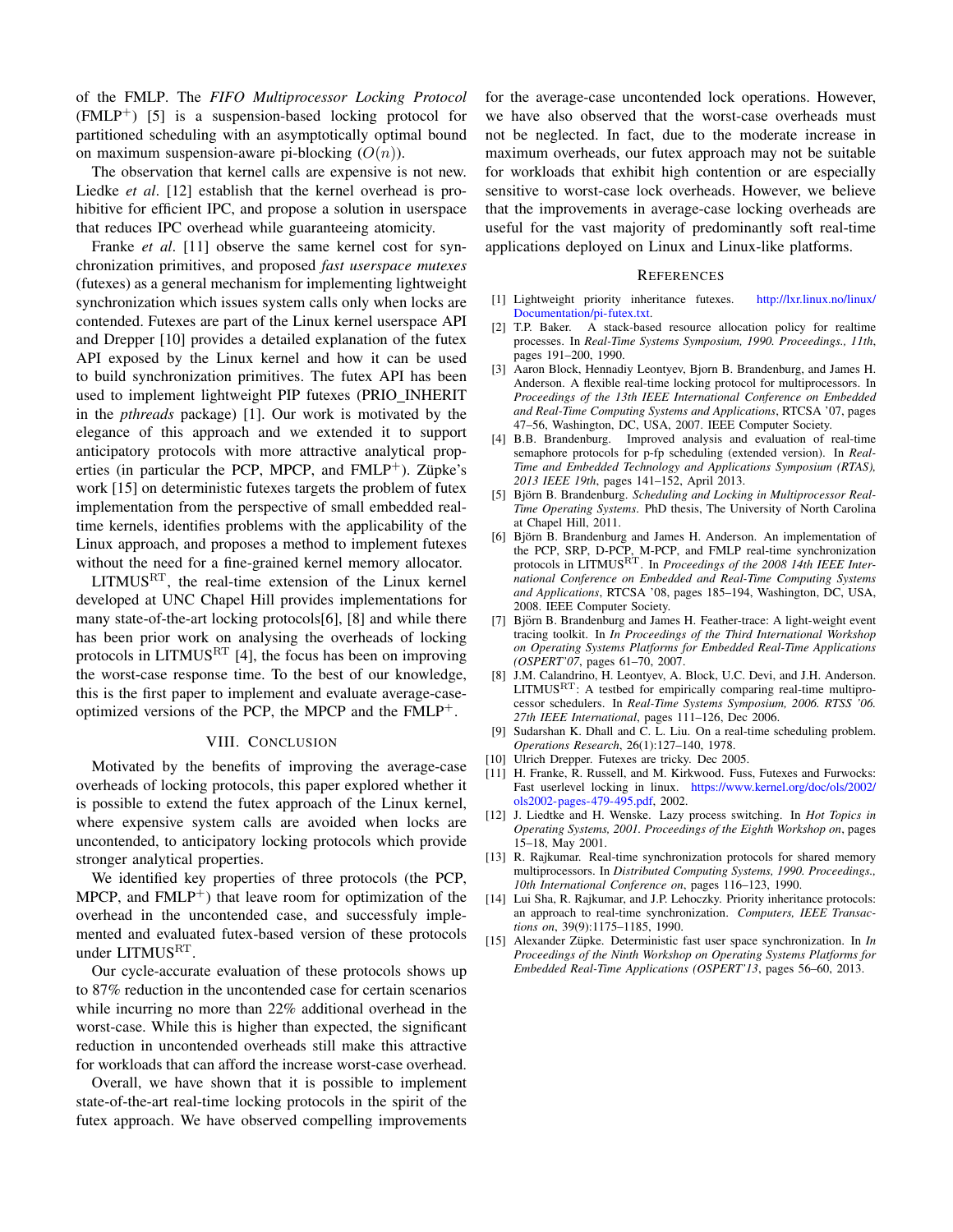## APPENDIX A PCP-DU EXECUTION FLOW



Fig. 5. PCP-DU lock() execution flow

Figure [5](#page-10-0) shows the execution flow for the lock() operation. Here lock\_page\_lock() is the user-space routine that attempts to acquire a lock by writing to the locked bitmap of the lock page. When failing to write to the bitmap the kernel will add the current job to the priority wait-queue and suspend until the ceiling is low enough for the current job to obtain the job.

We have implemented two different mechanisms for lock\_page\_lock(). In PCP-DU-PF, when it was predetermined that lock acquisition is not allowed, the lock page is marked read-only. lock\_page\_lock() tries to acquire a lock by seting a bit in the bitmap, resulting in a write fault on failure. In this case the operating systems page-fault handler will be invoked, which is extended to execute the slow locking path. In PCP-DU-BOOL, lock\_page\_lock() uses an atomic compare-and-exchange operation to set the lock bit under the condition that the higest bit in the bitmap is set. When this fails, the routine will invoke the kernel to execute the slow path.

In the slow path, the job repeatedly suspends itself until the ceiling was lowered sufficiently to obtain the lock. On suspension, the unlock\_syscall() routine increments the unlock\_syscall counter in the lock page of the system ceiling owner, informing it that another job must be woken up on unlocking. It then sets up a new priority inheritance if the job is the highest priority waiting job in the system and suspends itself.



<span id="page-10-1"></span>Fig. 6. PCP-DU unlock() execution flow

<span id="page-10-0"></span>Figure [6](#page-10-1) shows the flow for an unlock operation. This demonstrates how the unlock\_syscall integer is used to determine whether the kernel should be invoked or not. wake up tasks() will decrement this integer by 1 for every task woken up, and if one or more higher priority tasks are woken up, the scheduler will be invoked to preempt the current job.

## APPENDIX B MPCP-DU AND FMLP<sup>+</sup>-DU EXECUTION FLOW

Figure [7](#page-10-2) shows the execution flow for the lock operation. uLock is the integer shared between the different tasks. After setting the right bit in boost, uLock is atomically incremented. The old value returned by this operation is used to determine whether the job successfully acquired the lock or rather needs to invoke the kernel slow path.

On the slow path, the free flag is used to determine whether the job still needs to suspend. If the flag is not set the job adds itself to the wait queue and suspends, otherwise it simply unsets the flag. For MPCP-DU, this wait queue is priority ordered, for FMLP<sup>+</sup>-DU a FIFO-ordered wait queue is used.



<span id="page-10-2"></span>Fig. 7. Multiprocessor lock() execution flow